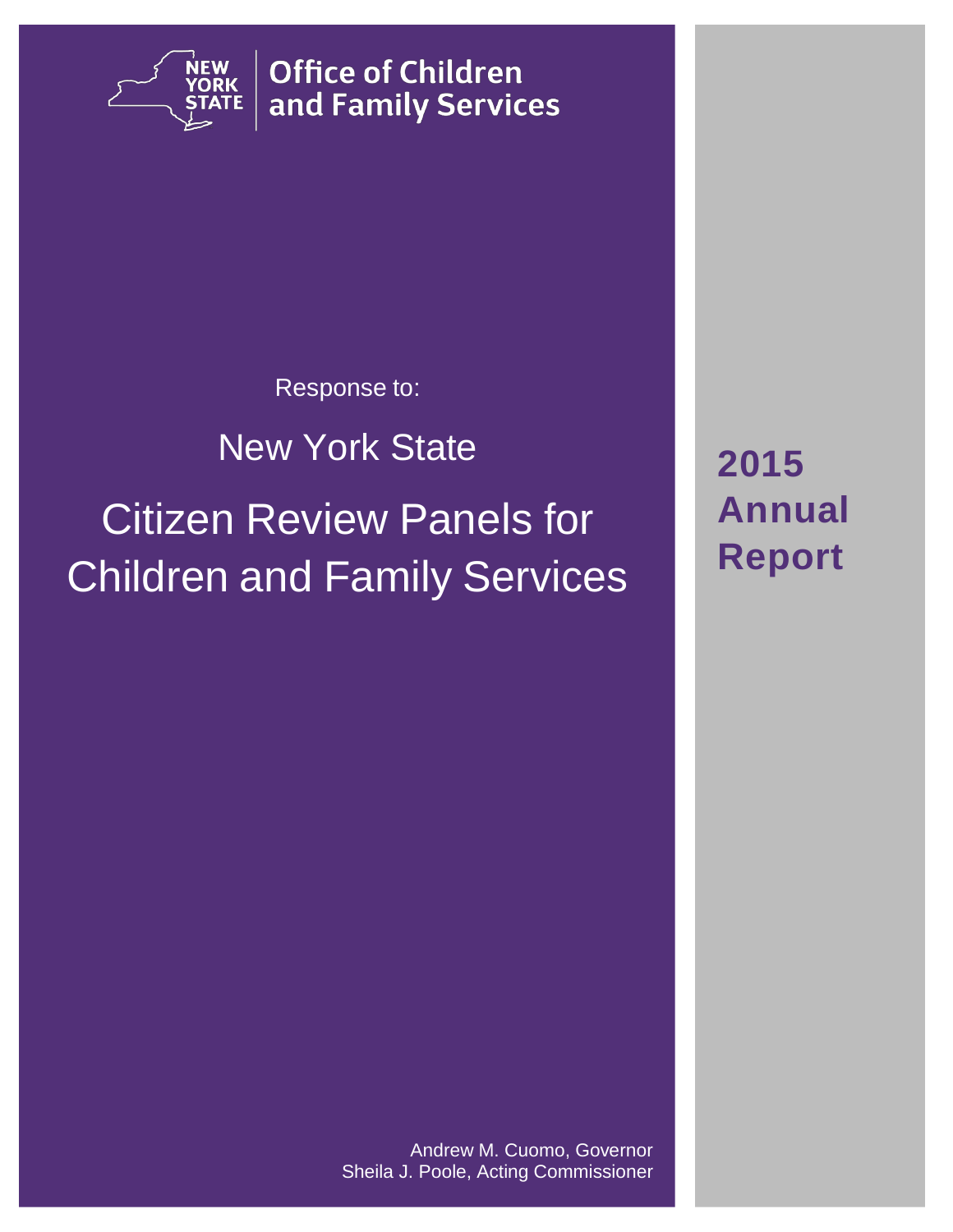The New York State Office of Children and Family Services (OCFS) is in receipt of the 2015 Annual Report and Recommendations of the New York State Citizen Review Panels for Child Protective Services. We appreciate and concur with the recommendations in the report.

As this document will show, OCFS has proactively addressed many of these recommendations. Upon receiving the New York State Child and Family Services Review performance data in 2014, OCFS engaged stakeholders in understanding and addressing the urgency this information represents for the children and families in New York State. Initial steps included producing and disseminating relevant data, analyzing factors impacting performance and developing strategies to improve safety and permanency outcomes. Action items related to this approach have been documented in OCFS's five-year improvement plan as part of the federal Child and Family Services Plan.

OCFS has been strategically prepared for addressing performance through the recently established Child Welfare Practice Model which creates the foundation for OCFS and its stakeholders to improve outcomes for children and families. OCFS looks forward to partnering with the panel on a coordinated, actionoriented five-year approach to address the devastating impacts of child abuse and maltreatment.

#### **Recommendations and Response**

#### **Recommendations:**

- **Take a public health approach to addressing child abuse and neglect, with an emphasis on early prevention**
- **Include a commitment to meaningful collaboration across state agencies**

#### **Response:**

Recognizing that many families experiencing child abuse and maltreatment never enter the child welfare system, there has been a concerted effort on the state and federal level to address this devastating problem through a public health lens. Using available data, the goal is to identify risk factors families may be experiencing and use this information to target prevention efforts. OCFS supports continuing this approach and has a history of using data and collaborating with other state agencies to improve health and safety outcomes for children and families.

A recent example of this public health approach is the partnership between OCFS and the Department of Health (DOH) in addressing child fatalities due to unsafe sleep. Unsafe sleep continues to be the leading cause of child fatalities reviewed by OCFS; 56 percent of the fatalities reviewed by OCFS from 2010 to 2014 were for children under the age of one and in approximately half of those, there was at least one unsafe sleep risk factor.

Preventing child abuse/maltreatment and child fatalities are joint priorities of both state agencies. OCFS has joined the DOH-led Infant Mortality Reduction Collaborative Improvement and Innovation Network (CoINN) and is co-chairing the workgroup focused on reducing infant fatalities related to unsafe sleep. Under this initiative, OCFS has partnered with DOH to distribute safe sleep materials to new parents while they are in the hospital. The participating hospitals will be providing tote bags filled with educational materials and safe sleep tools, and nurses will provide information to the parents regarding safe sleep. One month after discharge from the hospital, consenting parents will be surveyed to determine the effectiveness of the safe sleep materials.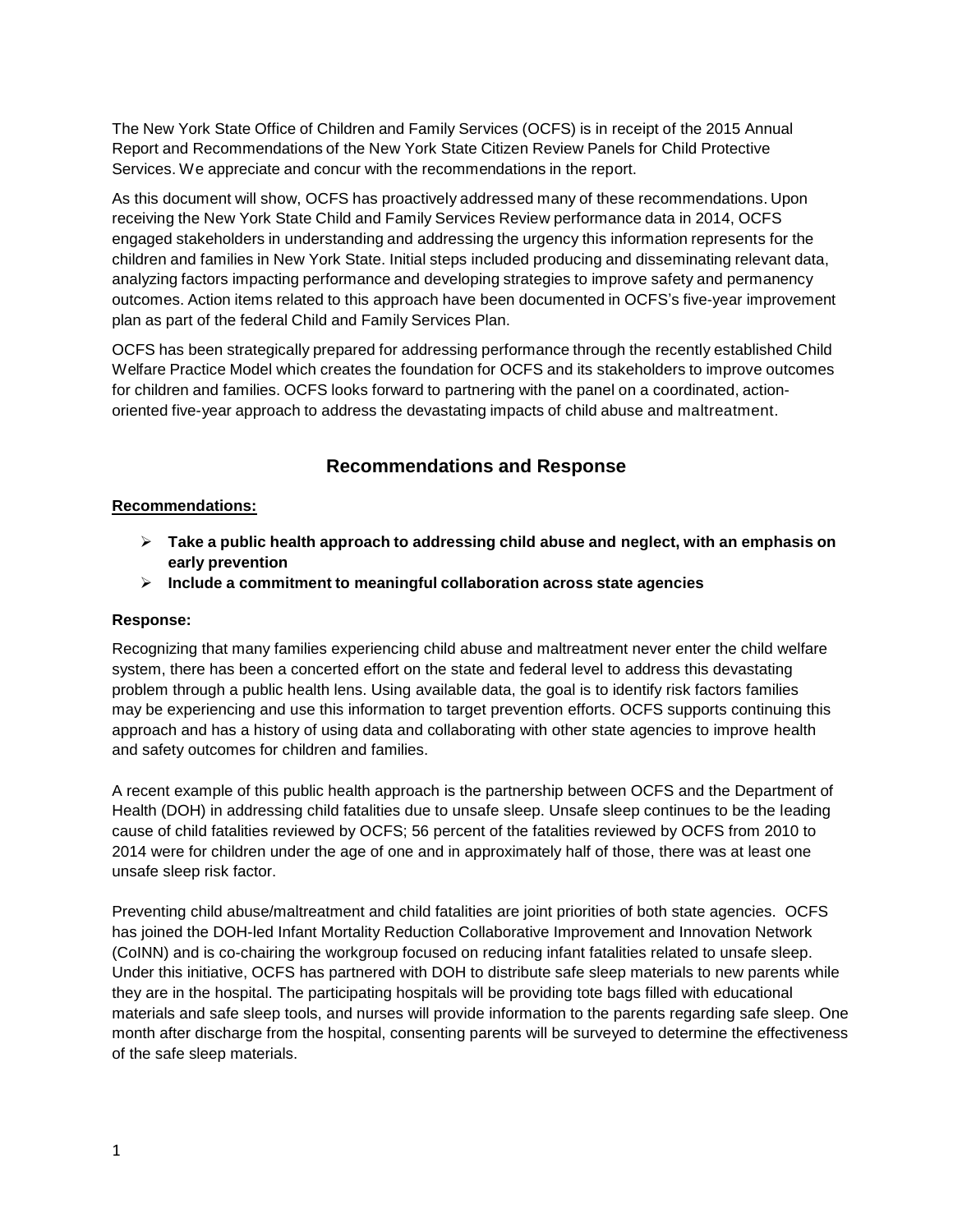OCFS also partners with DOH in administering the federal Maternal, Infant and Early Childhood Home Visiting Program funds. OCFS uses these funds to support and expand the Healthy Families NY Home Visiting Program (HFNY), an evidence-based primary prevention program. HFNY reaches parents during the prenatal period and right after the birth of the baby, focusing on improving childhood outcomes. OCFS is also a member of a statewide interagency workgroup, convened by the Schuyler Center for Analysis and Advocacy, promoting universal and coordinated evidence-based home visiting services throughout the state.

Over the past year, OCFS has worked closely with the Office of Alcoholism and Substance Abuse Services (OASAS) and DOH around the heroin epidemic and its impact on the child welfare system. In response to this growing epidemic, OCFS created an Advisory Group of local social services district representatives from across the state. This group identified training needs and resources to help caseworkers recognize signs of abuse, understand the impacts on family functioning and learn about intervention and treatment options. OCFS, in collaboration with OASAS, provided a webcast to assist local departments of social services in responding to the opiate problem. OCFS has been coordinating with OASAS and DOH regularly regarding resources, data, and training options. Representatives from the collaborating agencies also attended a convening in Burlington, Vermont designed to engage a multidisciplinary group of public agencies to drive cross-systems responses to address the opioid epidemic in New York and Vermont.

Additional examples of inter-agency and early prevention efforts are further highlighted throughout this report.

#### **Recommendation:**

#### **Be data driven with aggressive, measurable goals**

#### **Response:**

In October 2014, New York State (NYS) received its federal Child and Family Service Review (CFSR) safety and permanency performance measures and immediately took aggressive steps to better understand the data. OCFS was strategically prepared to address performance, having recently completed the development of the New York State Child Welfare Practice Model. With the assistance of a national consultant and input from local districts and other stakeholders, OCFS developed the Practice Model which was finalized in March, 2015. The Practice Model serves as the roadmap for achieving improved outcomes for children and families. The model is designed to bring cohesiveness to a diverse network of partners, thereby aligning resources toward better outcomes.

One of the first steps in implementation of the Practice Model was understanding the data and the conditions contributing to the results. Because the federal syntax was not shared with states, OCFS staff re-created the CFSR measures in order to provide each county with their individualized performance. The first distribution of data included a rank order from strongest performance to weakest for each of four Permanency Indicators; these were grouped by region and number of children in care so that counties could compare their performance to similar counties. The second distribution included the same data indicators by gender, race and age. Each distribution was followed up by a conference call to assist counties in understanding the data and its implications and to brainstorm strategies for improvement.

The Permanency data was updated and distributed with the Safety data in December 2015, following the federal distribution of the syntax for the performance measures. Data packets will be distributed on a regular basis to all local social service districts to assist in supporting practice improvements.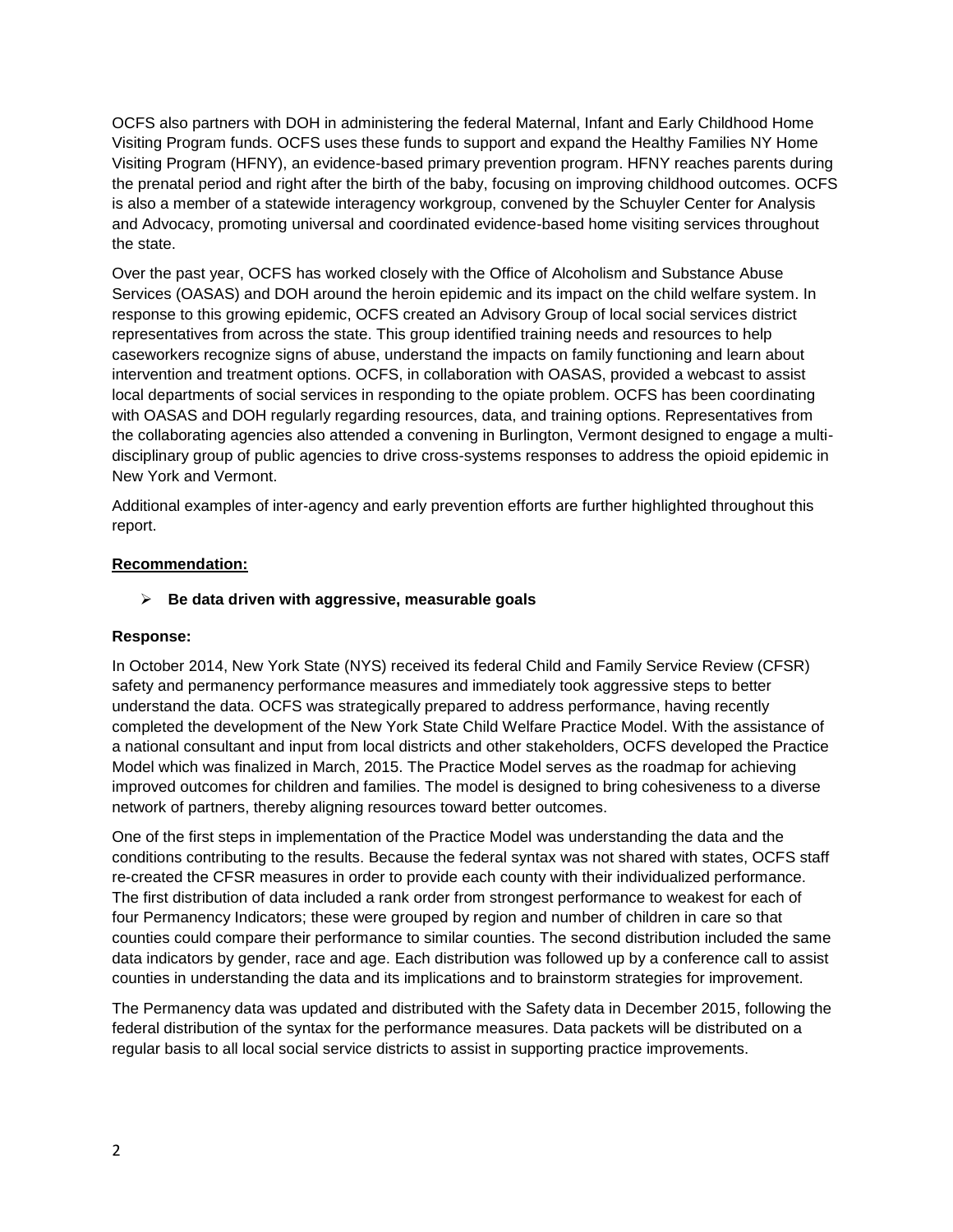OCFS contracted with Public Catalyst (PC), a national organization that partners with child welfare stakeholders who want to improve outcomes for children and their families. PC uses a data-driven approach to help identify barriers and create effective solutions for better outcomes; design and implement new approaches that improve outcomes, and identify bright spots in local practice which can be leveraged into system change. PC is working with the state's four largest counties. The work in these counties combined is likely to improve the state's overall performance levels. The ultimate goal would be to replicate this work throughout the state.

OCFS staff also provided training and on-site technical assistance to counties in each region of the state in an effort to teach local departments of social services to access and understand how to analyze and use data to impact practice. OCFS is pursuing additional tools and resources to further support the use of data for managing caseloads and impacting practice and outcomes.

#### **Recommendation**

#### **Invest in primary prevention and proven child welfare programs**

#### **Response:**

The state reimbursement for Preventive Services and for Community Optional Preventive Services remained steady in the 2015 budget. Still, New York State's reimbursement for Preventive Services is the highest in the country. In addition to the local social service district-mandated and optional Preventive Services, OCFS funds a range of community-based prevention programs through a combination of state funds and federal grants as described below.

#### *Healthy Families NY Home Visiting Program*

A cornerstone of the OCFS prevention continuum is the Healthy Families NY Home Visiting Program (HFNY). As the Panel notes, there is extensive evidence of the effectiveness of this program on health and safety outcomes for children. OCFS currently supports 37 HFNY programs in 31 counties across the state. In collaboration with DOH, OCFS was successful in receiving federal Maternal, Infant and Early Childhood Home Visiting (MIECHV) funds to expand 10 of these programs and to establish a new program in Brooklyn. Additionally, OCFS plans to issue a Request for Proposals in 2016 for start-up and expansion of HFNY programs in high need and underserved areas of the state.

HFNY is an evidence-based prevention program which offers systematic assessments for pregnant women and new parents. Trained paraprofessionals from the community served provide home visiting services weekly for at least the first six months and less frequently thereafter, based on the needs of the family, until the child enters kindergarten or Head Start. Services include parenting education, family support and linkages to community supports.

A 15-year follow-up study is currently underway. In-depth interviews with mothers and their now adolescent children are being conducted to assess outcomes such as maternal life course, child abuse and maltreatment, parenting practices, family conflict, educational experiences, youth behaviors, delinquent/criminal activity, health and access to health care. Data collection and preliminary analyses are expected to be completed by 2019. It is anticipated that positive results may help to leverage additional funding sources to continue to expand these effective programs.

#### *Kinship/KinGap*

OCFS supports Kinship and Kinship Guardianship (KinGap) as effective permanency options. OCFS directly funds 15 Kinship programs which address the multiple needs of Kinship caregivers including financial stability, respite, parenting education, family support, and legal information and support groups.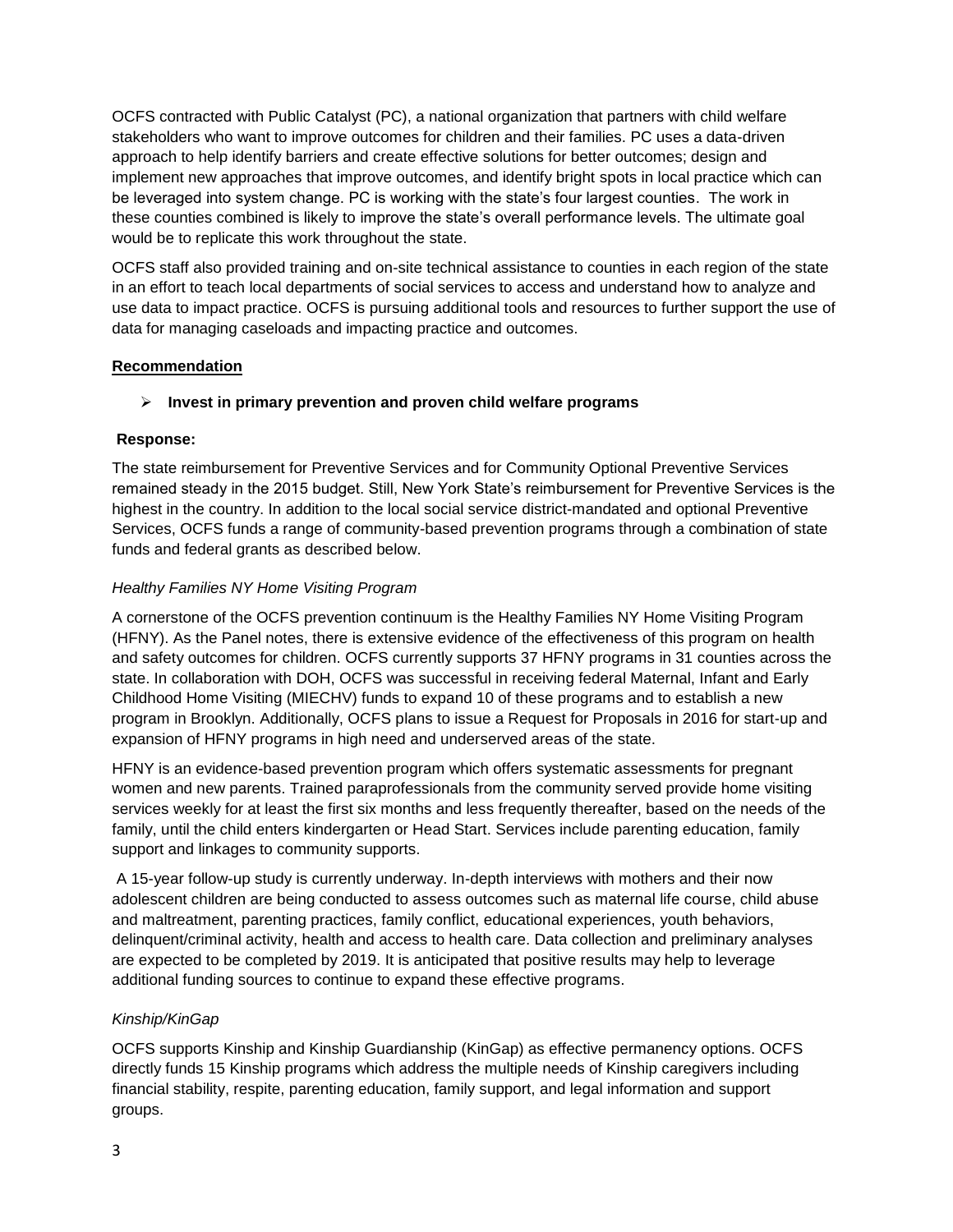In 2015, OCFS disseminated a Kinship Request for Proposals (RFP). In addition to promoting statewide access to kinship services, this RFP seeks to establish a cohesive model for OCFS kinship programs by supporting evidence-based practices, emerging practices and promising practices in the field of Kinship Care. As an outcome of the RFP, 13 Kinship Programs are being funded across the state. In 2015, unspent Temporary Assistance for Needy Family funds was awarded to two additional Kinship programs bringing the total number of programs to 15.

In January 2015, OCFS issued an Administrative Directive entitled "Continuation of the Kinship Guardianship Assistance Program (KinGAP) to a Successor Guardian" (15-OCFS-ADM-02) as part of the implementation of the federal P.L. 113-183 Preventing Sex Trafficking and Strengthening Families Act. This law allows for the continuation of KinGAP payments to a successor guardian upon death or incapacitation of the KinGAP relative guardian. The policy provides information to local social services districts and Voluntary Agencies on the law and process for this continuation of KinGAP to the successor guardian.

Additionally, OCFS has established performance targets for each local social services district based on a file of the children residing with approved/certified relatives for a period of six months or more. These are children who do not have a goal of adoption or return to parent. Targets to move 40 percent of the children toward final approval of a KinGAP application would also advance statewide success in accessing guardianship incentive payments. OCFS plans to create a desk aid which will provide caseworkers with an easy to follow guide for completing the KinGAP process with relatives. OCFS regional staff will be supporting county efforts as needed to achieve permanency in KinGAP cases. OCFS is currently developing an electronic system for local social services districts to expedite the KinGAP application and agreement process.

#### *CPS/DV Collaboratives*

Recognizing the significant overlap in families where there is both child abuse and domestic violence (DV), OCFS began supporting out-stationed DV advocates in child protective services (CPS) offices in the late 1990s. Currently, 16 counties have CPS/DV collaboration projects. The goal of these programs is to improve case practice and outcomes. These programs were evaluated by the Center for Human Services Research and the findings showed that the programs increased collaboration between CPS and DV workers, improved knowledge about addressing child safety with DV clients, improved CPS workers' knowledge of DV dynamics and increased linkages to services.

#### *CPS/Behavioral Health Consultant*

In 2015, OCFS made available to local departments of social services funding for CPS/Behavioral Health consultants. Districts were able to apply for up to \$75,000 for the salary and fringe benefits of a Behavioral Health Consultant to work alongside CPS caseworkers in order to identify and support the behavioral health needs of both the adults and children in families involved in child protective services. A total of 14 districts are being funded for two years, at which time the local districts will assume responsibility for the continuation of the consultants.

#### *Family Resource Centers*

Utilizing federal funds, OCFS supports seven programs with a total of 17 Family Resource Center sites across the state. Family Resource Centers (FRCs) offer evidence-based and evidence-informed parenting training and other formal and informal supports to families. FRCs focus on families with children under five years of age and aim at improving parent resiliency, child development and parenting skills.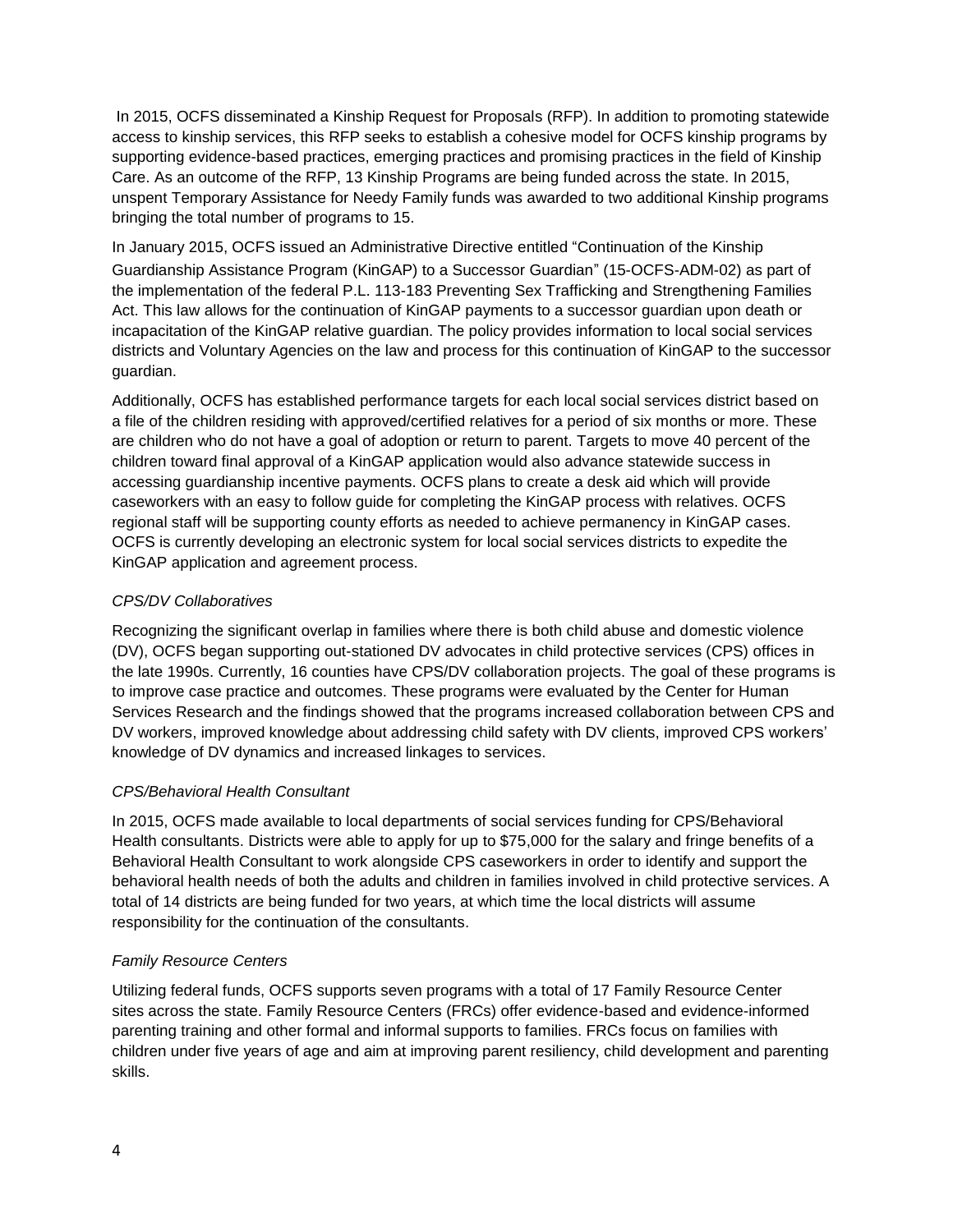FRCs focus on high-risk families using a family engagement approach, while being universally available to all families. FRCs use many types of evidence-based and evidence-informed programming including the Incredible Years, Parents as Teachers, the Nurturing Parenting Program and other parent education programs and strategies.

#### *Public Private Partnerships*

Through state funds, OCFS funds collaborative prevention programs in nine counties and New York City. The projects are required to include local partnerships with private and non-profit entities working together to achieve mutually-identified objectives. Some examples of funded projects include: supporting children who have been terminated from or are at risk of being terminated from child care programs due to challenging behaviors; working with disconnected youth at risk of out-of-home placement; providing funding for at-risk families with children ages 0-3 to provide home visits by teachers and family development specialists; providing trauma-informed training to an entire county-based cross-system team; and piloting the use of evidence-based intervention with families with children ages 0-3.

#### **Recommendation:**

#### **Strengthen the public and private child welfare workforce**

#### **Response:**

#### *Training*

OCFS is committed to transforming the current child welfare training system to align with the Practice Model and its core competencies. In 2015, OCFS convened a Steering Committee of local department of social services representatives from small, medium and large counties including Commissioners, Directors of Services, Supervisors, and Staff Development Coordinators. The goal of the Committee is to design a competency-based model for all caseworkers and supervisors. The model will allow for improved evaluation of caseworker/supervisor competence, will be easily understood by all districts and agencies to guide their staff development plans, and will be flexible and nimble. This approach is designed to be more behavioral based and better able to meet the growing number of staff in child welfare, while also responding to emerging needs. It is anticipated that the outcome of the efforts of this Steering Committee will begin to roll out in the second quarter of 2017, and will be fully implemented within the following 12-18 months.

In the interim, a revised approach to the current Core Training and Child Protective Services Response Training (CPSRT) was developed to address the unexpected increase in CPS hiring throughout the state in 2015. This new program model is being considered a pilot program, breaking up Common Core into two sections, pre-and post-CPSRT.

#### *Caseload size*

Child welfare caseload size and staffing ratios are determined at the local level. Aside from the requirement in Social Services Law §423(1)(c) that a CPS unit must have sufficient staff of sufficient qualifications, New York State does not have statutory or regulatory caseload requirements for child welfare workers, and is legally prohibited from establishing them by Section 20-a of the Social Services Law.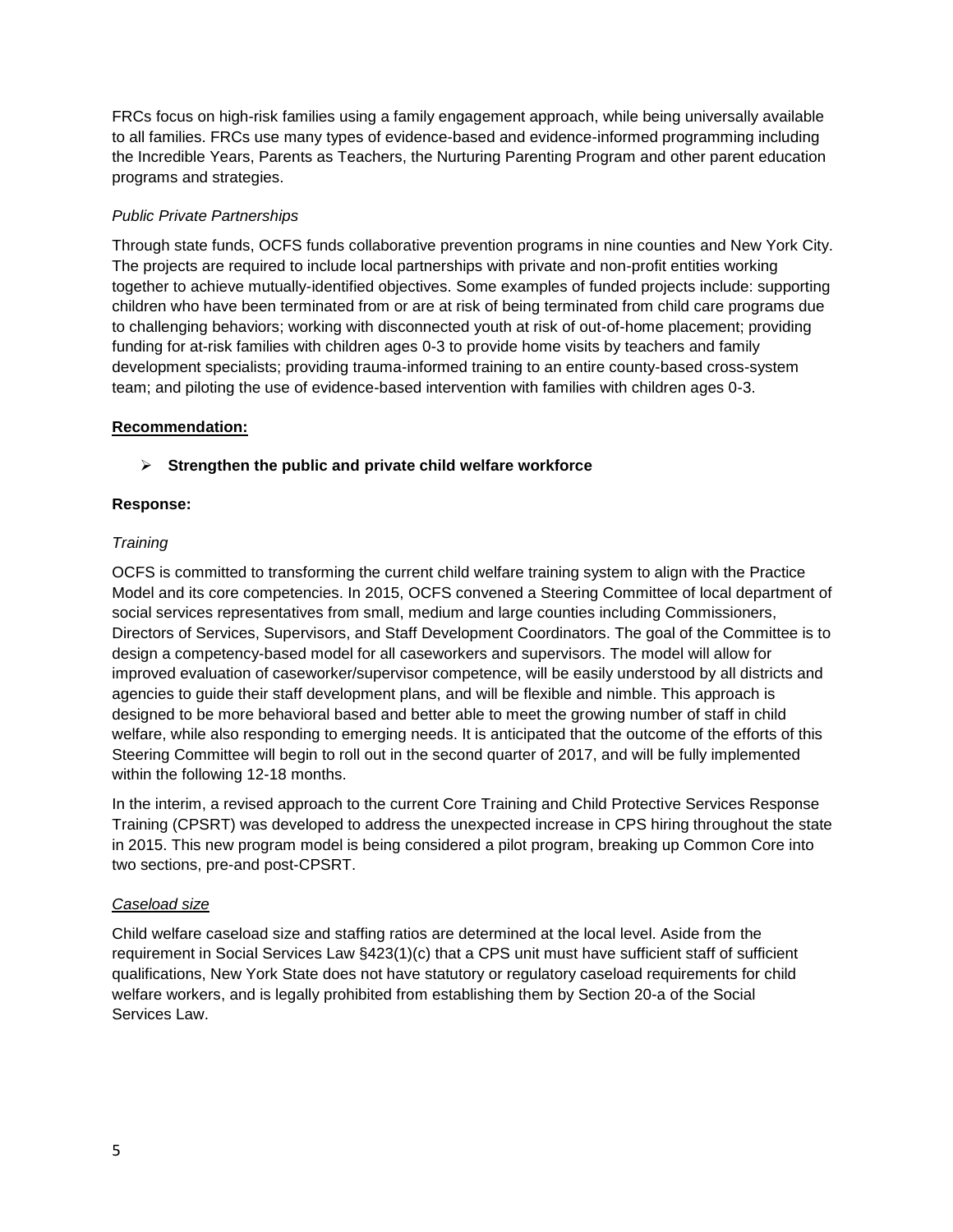#### **Recommendation:**

#### **Improve outcomes for children in foster care**

#### **Response:**

As the table below shows, the rate of first admissions to foster care has steadily decreased over the last five years. The number of children in foster care in New York State has decreased from 53,902 children at the end of 1995 to 17,908 at the end of 2015.

Statewide: Number and Rate/1,000 of First Admissions into Foster Care (all ages)

| <b>Admission</b><br>Year | <b>Number of First</b><br><b>Admissions</b> | Rate/1,000 |
|--------------------------|---------------------------------------------|------------|
| 2010                     | 9,866                                       | 2.3        |
| 2011                     | 8,576                                       | 2.0        |
| 2012                     | 8,069                                       | 1.9        |
| 2013                     | 7,622                                       | 1.8        |
| 2014                     | 7,594                                       | 1.8        |
| 2015                     | 6,986                                       | 1.6        |

The CFSR permanency data show that NYS is performing better than average on the stability measure, but needs improvement in meeting national averages with regard to the four permanency measures. OCFS will continue to work to disaggregate the permanency data to assess exit type, child and case characteristic, zip code, etc. Information will be generated by district, agency, and unit to help identify areas with the best outcomes, thereby identifying potential opportunities for replication. Using child-level data and a structured Continuous Quality Improvement process, OCFS will continue working intensely with local departments of social services to impact practice outcomes.

#### *Maltreatment in Foster Care*

The federal definition of "maltreatment in foster care" includes the total number of indicated reports of maltreatment, regardless of perpetrator type, during the 12-month period. Therefore, maltreatment by a parent is included in this measure. In an effort to understand practice factors related to the "maltreatment in foster care" measure, OCFS has been reviewing reports of maltreatment for children in foster care where the parent is the indicated subject. An initial analysis of the data indicates that local social services districts are not always entering the incident date when indicating reports of abuse or maltreatment by the parent for children who are in foster care. It is possible that, if entered accurately, many of the incident dates would be excluded from the measure, as the incident occurred prior to the child coming into care. On November 23, 2015, OCFS disseminated an Administrative Directive notifying local departments of social services (LDSSs) of the requirement to enter the incident date into CONNECTIONS for every substantiated allegation of child abuse and maltreatment involving a child placed in out-of-home care.

It is expected that further review will assist OCFS in understanding the state's practice around consolidating reports and identifying reports that are policy-related rather than a result of abuse or maltreatment. OCFS will continue to work with local departments of social services to provide technical assistance on the maltreatment in foster care indication. Simultaneously, OCFS will be diving more deeply into the case specifics for reports of children maltreated while in foster care and considering additional strategies to prevent abuse and maltreatment.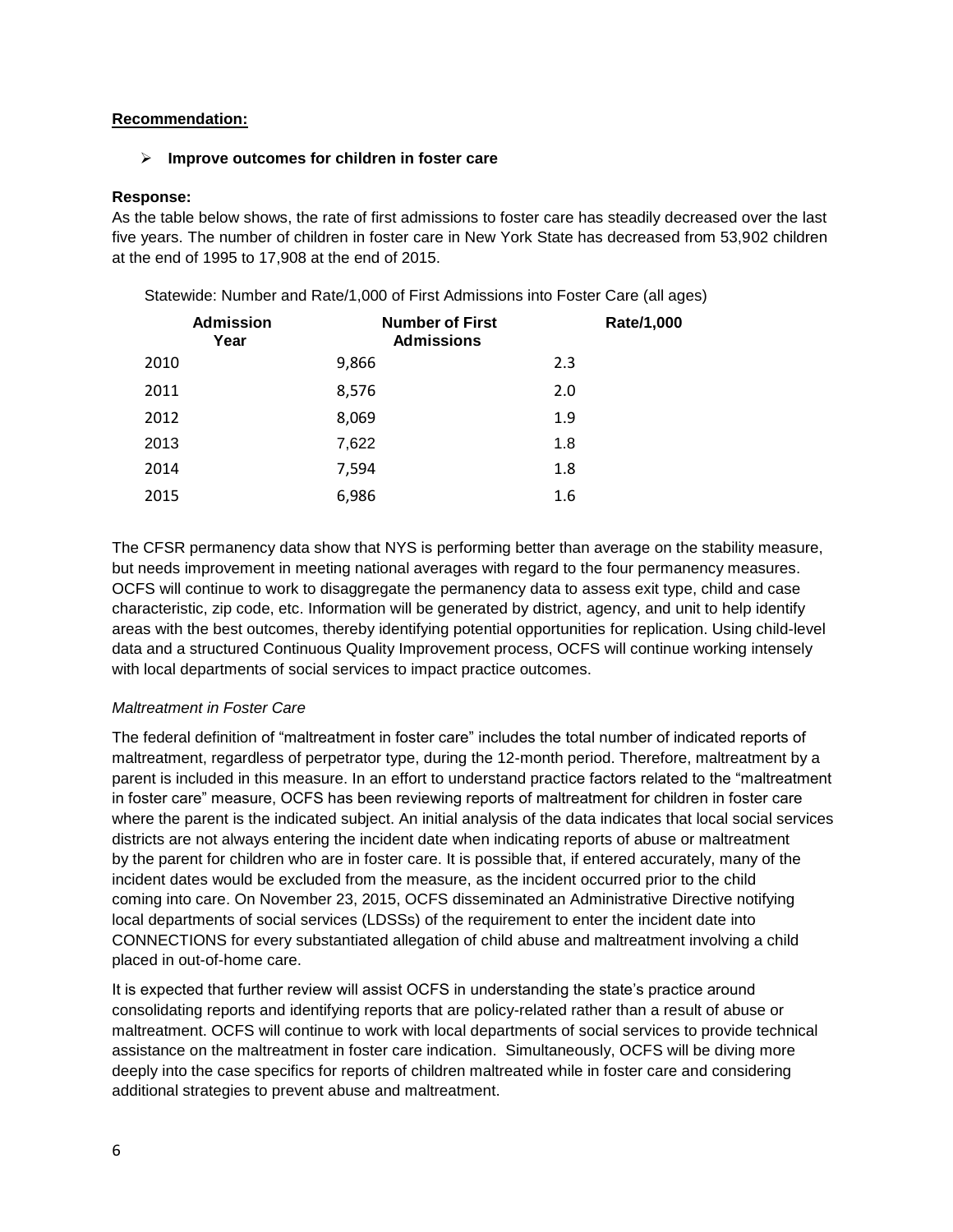#### *Adoption Targets*

In addition to the KinGap targets described earlier in this report, OCFS establishes annual adoption targets for all counties for both children freed less than one year and children freed more than one year. Each local department of social services receives a county-specific list with identified target percentages. Counties report finalizations on a monthly basis to OCFS regional offices. For 2015, OCFS aligned adoption targets with the structure of the adoption incentive categories established in the "Preventing Sex Trafficking and Strengthening Families Act" (P.L. 113-183). OCFS regional Permanency Specialists will be supporting the local district work in achieving target goals, especially in cases where barriers are identified that require intervention and/or collaboration at a higher level. Additionally, OCFS has taken aggressive steps to improve outcomes for foster care children through a variety of health, educational and well-being initiatives as summarized below:

#### *Improving Educational Outcomes for Youth in Care*

In collaboration with the New York State Education Department (SED) and the Office of Court Administration, OCFS created a collaborative framework which can improve outcomes for youth. The objective is to make it possible for children in foster care to receive appropriate, coordinated educational supports and services, which will lead to increased high school graduation rates, and ultimately an increased number of youth prepared for the rigors of post-secondary education.

OCFS and SED successfully completed the first data transfer of educational records. The agencies are currently sharing K-12 educational data for youth in foster care, providing caseworkers a full educational record for children, and providing OCFS data which will be analyzed to fully understand the performance and educational needs of NYS' youth in care. In January of 2016, OCFS released 16-OCFS-ADM-01, providing information to local districts and voluntary agencies about the educational data now available in CONNECTIONS and how to utilize these records to improve outcomes for youth.

In 2015, OCFS began meeting with the State University of New York (SUNY) to develop a data sharing memorandum of understanding which would allow for the early identification of current and former youth in foster care on SUNY campuses. The aim is to develop a protocol for early implementation of wrap around services and supports to improve college readiness and graduation rates for our youth.

Nassau and Westchester counties and the New York City Administration for Children's Services (ACS) are working with OCFS to pilot a model of educational collaboration for foster children by conducting collaborative meetings, assigning specific educational liaisons in the child welfare agencies and foster care liaisons in the school districts, and by working with the family court judges. The pilot includes efforts to reduce the numbers of children placed outside of their home school district through targeted foster parent recruitment. OCFS has adapted the Casey Family Program's Endless Dream educational liaison curriculum to make it NYS-specific. The first offering of this training was in June of 2015.

#### *Permanency Summit*

In 2015, OCFS convened a Permanency Summit in collaboration with Casey Family Programs and the Redlich Horowitz Foundation. The ten largest social services districts participated and learned about the use of data, and the importance of developing implementation teams when employing new strategies. Presentations focused on strategies that local social services districts could implement aimed at improving permanency for children in foster care. Each district received county and court data and developed an action plan.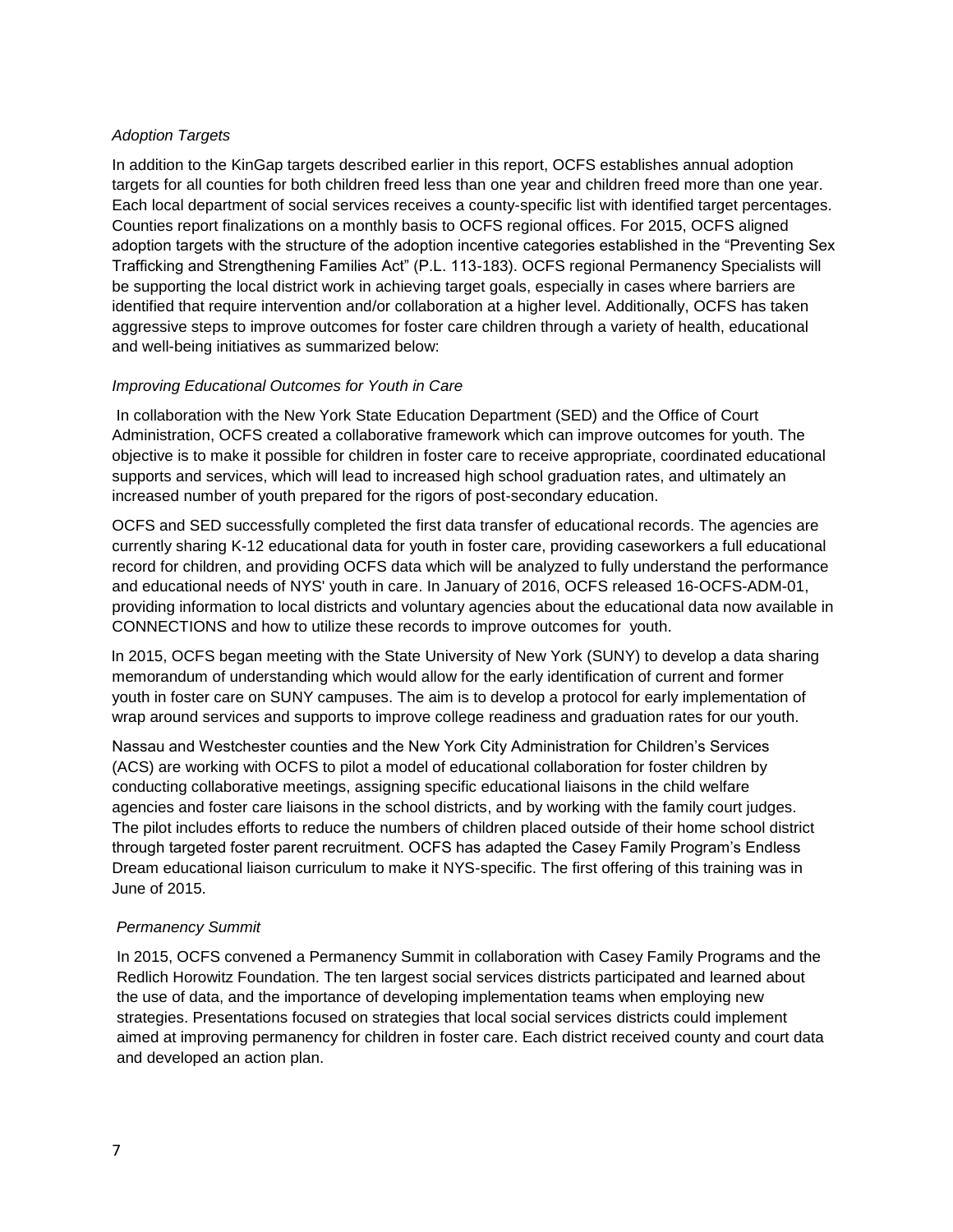#### *Diligent Recruitment and Retention Award*

Working with Welfare Research, Inc. OCFS developed a guide titled "Revitalizing Recruitment." The guide provides practical strategies for finding and keeping foster, adoptive and kinship homes. The guide was distributed to local departments of social services as well as voluntary agencies.

#### *Permanency Recruiters*

OCFS is currently exploring with Wendy's Wonderful Kids the possible infusion of permanency recruiters statewide. Currently, there are eight recruiters, with the hope of placing more recruiters in more counties and agencies who are working with children who have been in foster care for two or more years.

OCFS is currently in conversations with Wendy's Wonderful Kids to explore the possible infusion of permanency recruiters statewide. Currently there are eight recruiters, with the hope of placing more recruiters in more counties and agencies working with children who have been in care for two or more years.

Wendy's Wonderful Kids is making a difference for thousands of children looking to be adopted—one child at a time. The Dave Thomas Foundation for Adoption awards grants to public and private adoption agencies to hire adoption professionals who implement proactive, child-focused recruitment programs targeted exclusively on moving America's longest-waiting children from foster care into adoptive families.

#### *Title IV-E Waiver Implementation*

The implementation of the New York Title IV-E Waiver continued through 2015 with New York City Administration for Children's Services continuing training voluntary agencies on evidence-based intervention with the goal of reducing the length of time children are placed in family foster boarding homes, and to reduce re-entry of children into foster care once reunified with their families.

#### *Permanency Roundtables*

OCFS, with the support of Casey Family Programs, has been implementing Permanency Roundtables (PRTs). The purpose of PRTs is to provide a jurisdiction with the opportunity to examine its child welfare system and determine where the greatest need for expediting permanency lies. The process allows jurisdictions flexibility in the planning and implementation of permanency roundtables as they partner with OCFS and its consultants. PRTs are typically convened regarding youth with the permanency goal of "another planned living arrangement with a permanency resource", who will age out within the year and have been in care for more than 18 months. Cases are reviewed monthly from the date of the roundtable to determine progress made on the action plan and to seek additional assistance from those involved with the child/family. In 2015, 99 cases were reviewed by PRTs statewide.

#### *Medicaid Redesign*

OCFS has been working with state agency partners on the redesign of the Medicaid system to improve patient care and health outcomes for the target populations, including children in foster care. Evidence suggests that children who have been placed in foster care have significantly higher rates of unmet health and mental health needs compared to children in general. OCFS is working with the Department of Health (DOH) to design a system of care for children in voluntary foster care agencies. OCFS and DOH envision a system that builds on the strengths and expertise of Voluntary Foster Care Agencies, Health Homes and Managed Care Organizations. Numerous activities are underway to incorporate voluntary agencies into the Health Home continuum and to take into account the unique needs of foster care children.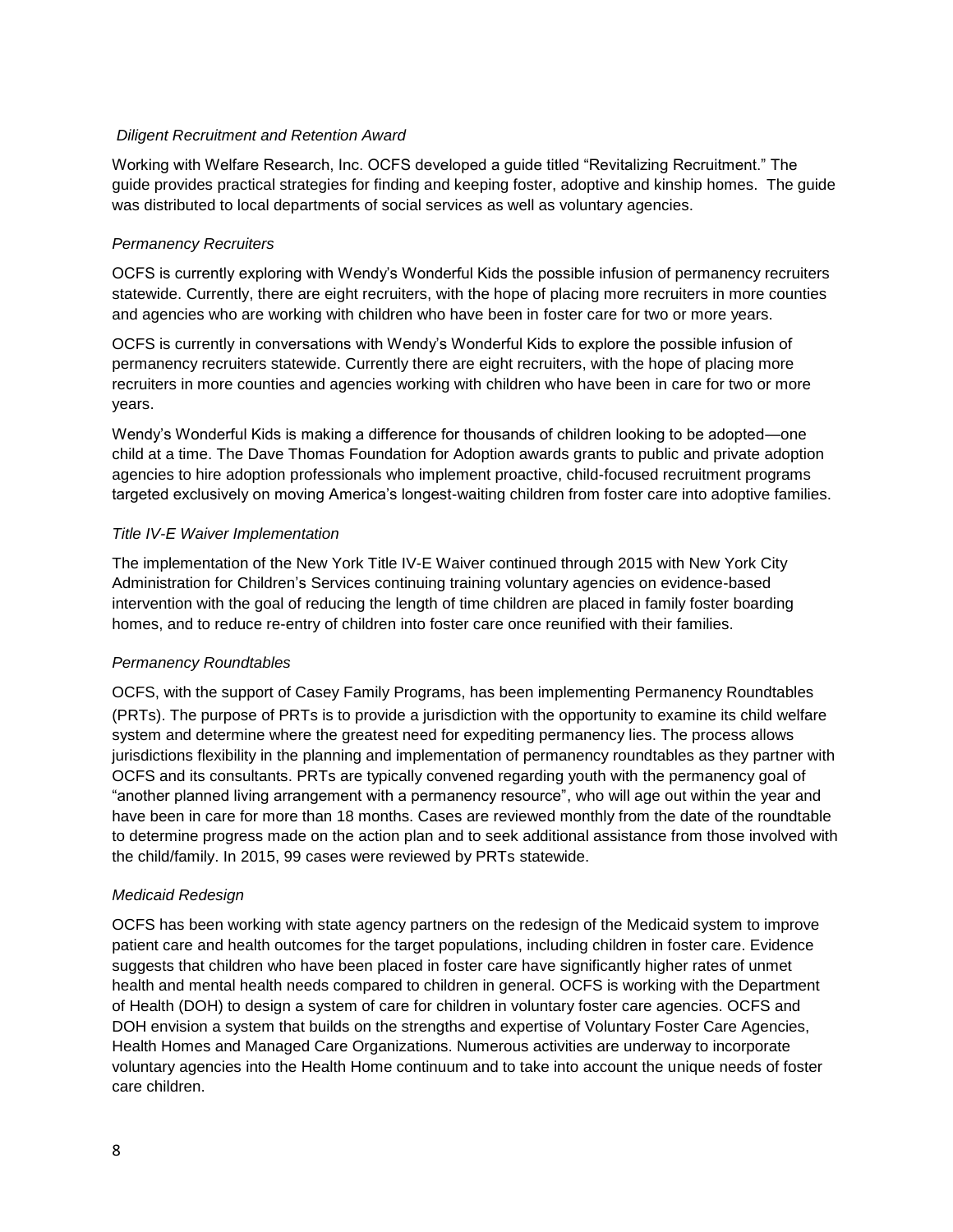#### *B2H*

In 2015, 924 children (803 Serious Emotional Disturbance, 96 Developmental Disability, and 25 Medically Fragile) were newly enrolled in the B2H program, with approximately 3,100 children in total enrolled in B2H on any given day. Additionally, 245 children who were enrolled in B2H reached their permanency goal of adoption in 2015, making the overall number of children enrolled in B2H who have found permanency 2,195 since 2008. Over 900 adopted children continued to receive B2H services in 2015.Beginning in 2016, OCFS will track those children who "graduate" from B2H, meaning they no longer need the services due to significant improvement in their overall health and well-being.

#### *Race Equity*

Over the past year, OCFS has invested resources to provide facilitated Race Equity Learning Exchange (RELE) sessions for all OCFS managers, local department of social services and other stakeholders in many counties experiencing high or extreme rates of disparities in out-of-home placements for black children. These sessions, conducted by national expert Khatib Waheed, took place in Monroe, Genesee, Columbia, Rockland, Westchester, Nassau and Suffolk counties.

In 2015, OCFS also began regional Race Equity Learning Communities (RELCs). These are intended to provide an opportunity for cross-system work on disparities that impact the child welfare system but may have origins in other systems, such as education, health and housing. OCFS Regional Office staff, reach out to various stakeholders to share data, find intersections in the work and convene work groups interested in reducing barriers to success, especially in communities with disproportionate numbers of children of color in less than optimal circumstances. One example is in New York City, where OCFS is working with ACS to revitalize efforts to implement a strategic planning process that was developed with the help of a national consultant to address the deep racial and ethnic disparities in foster care placement in the various boroughs.

OCFS is also convening meetings of a cross section of stakeholders from sister state agencies and the University of Albany School of Social Welfare to find ways to collaborate to address the racial and ethnic disparities that are prevalent in various systems. The goal of the effort is to identify and begin to work on reducing and eliminating these disparities in these systems in one or two communities, by sharing data, working with local residents to inform and educate where necessary, and to develop and/or implement promising and best practice strategies that can be shared across the systems.

The University of Albany, School of Social Welfare is also working with OCFS to develop a curriculum that can be implemented in the schools of social welfare across the state, which will help social work students have a foundation in anti-oppressive/anti-racist/racial equity work aimed at reducing and eliminating racial and ethnic disparities.

#### *Tribal Nations*

Quarterly meetings with Tribal representatives, which typically are caseworkers and supervisors, provide the opportunity for ongoing dialogue related to the work of the tribal nations on the Indian Child Welfare Act. These meetings also serve to identify training needs for the Tribes and in the development of training initiatives, and to strengthen service delivery to Native American children and families. These meetings also provide a forum to introduce other OCFS-supported initiatives such as court collaboration, Protective Services for Adults, and Chaffee Independent Living Services to Tribal and agency staff who need program support to serve their respective Tribal and urban Native American Communities.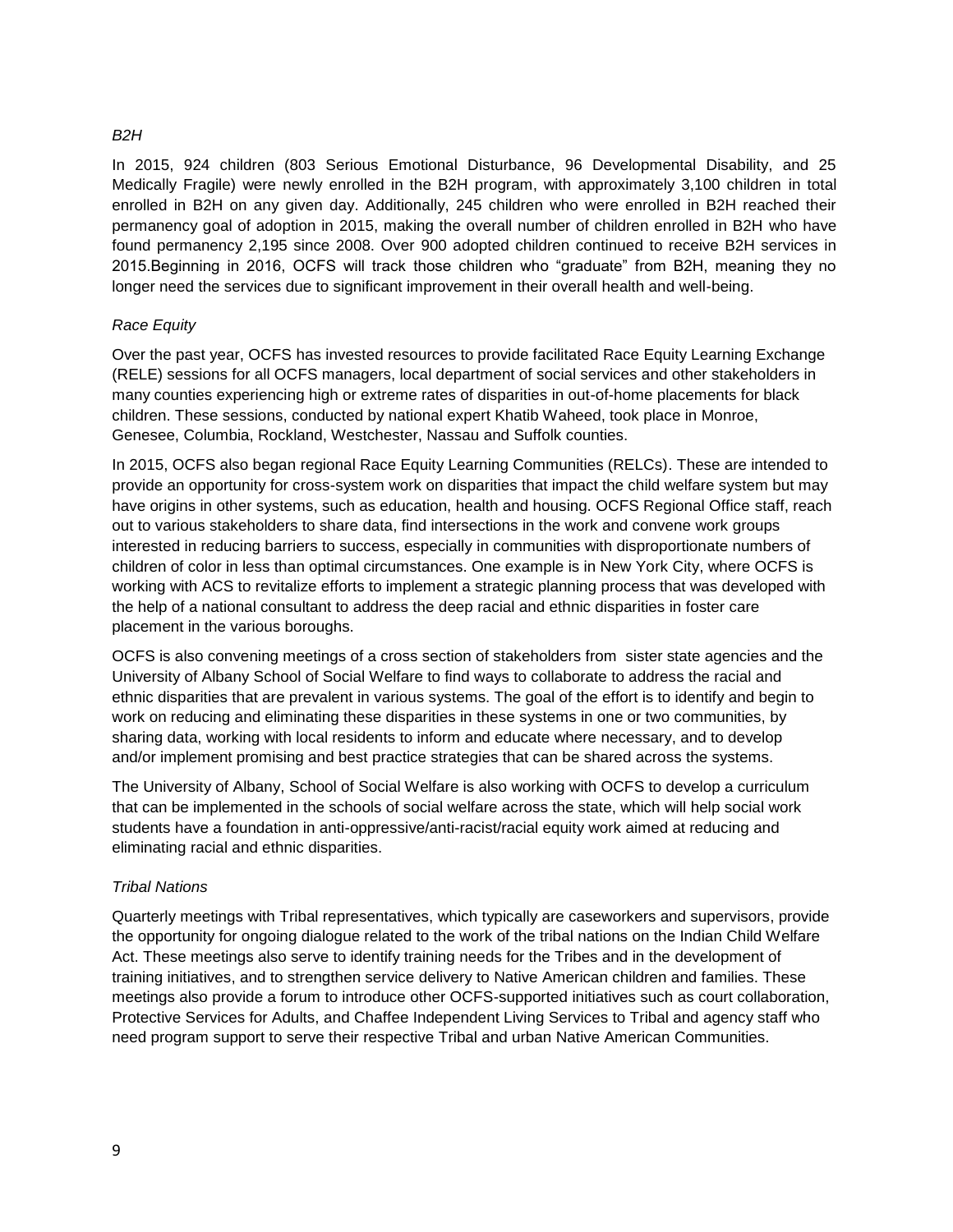#### **Recommendation:**

#### **Promote the use of differential response to SCR reports**

#### **Response:**

OCFS is committed to expanding Differential Response as widely as possible in NYS. Differential Response provides flexibility to local districts to respond to some CPS reports with a services oriented approach instead of using an investigative approach for all reports. New York State's Differential Response pathway is called Family Assessment Response (FAR).

FAR is an alternative child protective response designed to achieve child safety through family engagement and collaborative partnerships. This is done through supportive and encouraging approaches, interventions, and services as well as comprehensive and holistic assessments of families. Caseworkers partner with families to identify strengths, needs, and solutions.

In 2011, the law was enacted making FAR permanent. There are currently 22 counties using FAR practice. In the past year, NYC expanded to an additional borough, Jefferson County started FAR, Westchester County expanded FAR to additional locations, and several other counties are exploring FAR as an alternative approach.

OCFS and its training partners provide local districts with assistance to assess readiness, and to implement and sustain FAR in a variety of ways including: support for new and developing programs; staff training and professional development opportunities; county-specific coaching; and ongoing performance monitoring, quality assurance, technical assistance and evaluation.

The impact evaluation in two FAR pilot counties in 2009/10 showed that FAR effectively reduced further penetration into the child welfare system over the next 24 months as evidenced by:

- Fewer foster care placements within 24 months of the target report
- Fewer petitions filed in Family Court
- Fewer child welfare services (e.g., preventive) cases

More recent analyses that compared FAR-eligible families assigned to the Investigation track to similar families assigned to the FAR track in 2013 and 2014 also showed more positive 12-month outcomes for families whose reports were addressed under FAR, including fewer Article 10 child abuse and neglect petitions and fewer foster care placements.

#### **Recommendation:**

#### **Improve outcomes for children of incarcerated parents**

#### **Response:**

Maintaining connections for children with incarcerated parents is a challenge, especially when a parent is placed hundreds of miles away from the child. OCFS has been involved in the Children of Incarcerated Parents Initiative and intends to pursue more extensive involvement over the next year. The NY Initiative, coordinated by the Osborne Association, utilizes a statewide partnership approach that engages individuals, public agencies, and community and faith-based organizations to develop policies and practices that support the needs and rights of children and youth whose parents are involved in the criminal justice system and to improve outcomes.